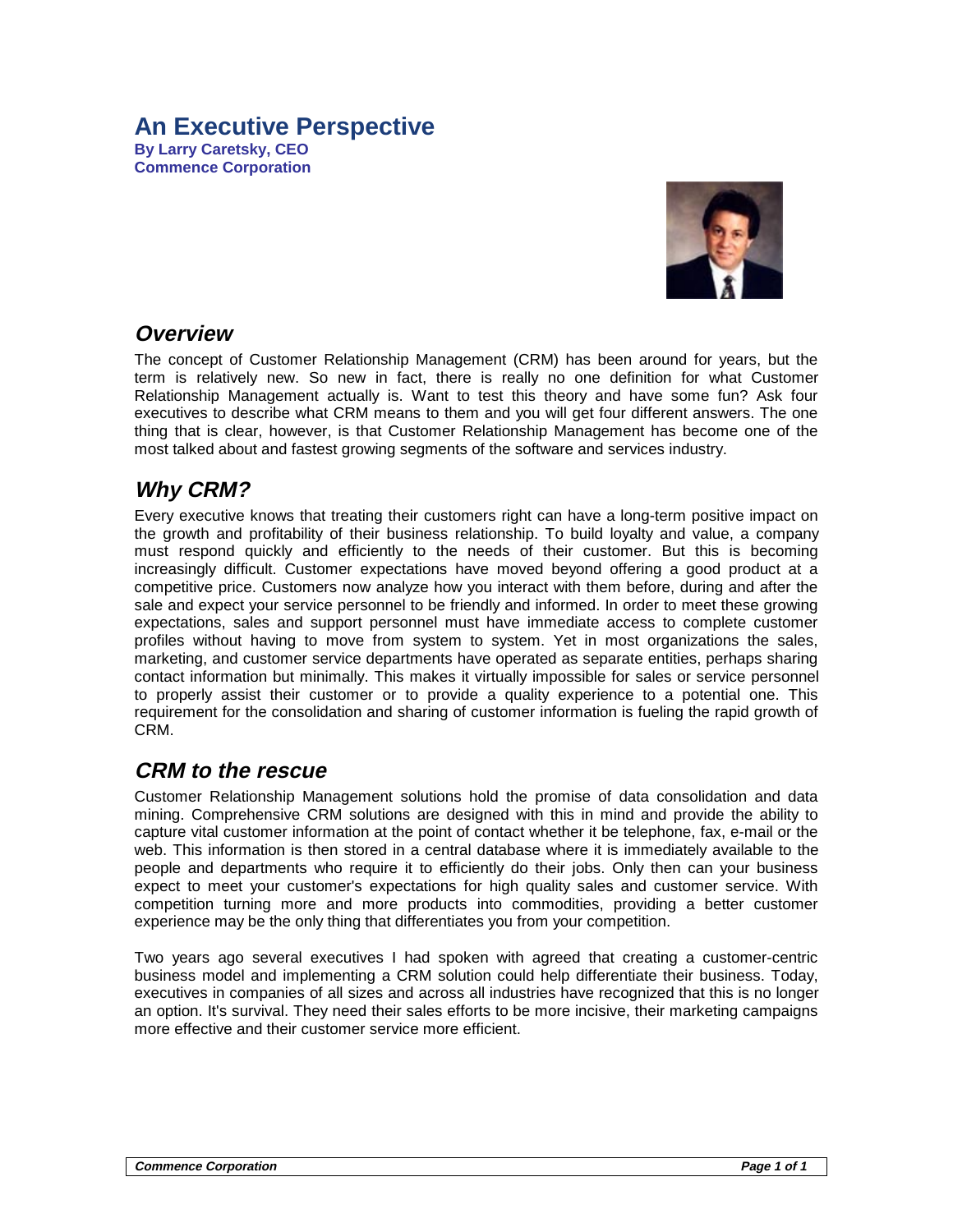# **Are you ready for CRM?**

CRM is not about technology. It's about creating a culture that is focused on becoming a customercentric organization and transforming the people and processes necessary to effect this change. Successful CRM implementations start right at the top. They start with a philosophy that all employees in all departments must understand that the quality of their products and the quality of their service are the two most important ingredients that help build valuable customer relationships. Technology can help execute this change in philosophy and culture, but without management's commitment to become more customer-centric you will never realize the benefits of any CRM solution. And what about infrastructure? A company's CRM strategy will only be as successful as the infrastructure that supports it. Yet most companies fail to devote sufficient time and resources to needs assessment and strategic planning. Before moving forward with any CRM initiative make sure you carefully think through your:

| <b>Strategy</b>  | CRM objectives                                                                                        |
|------------------|-------------------------------------------------------------------------------------------------------|
| <b>Processes</b> | Business rules or guidelines for managing customer<br>interaction                                     |
| Organization     | Sales, marketing & support personnel responsible for<br>maintaining a customer-centric business model |
| Technology       | That will enable you to execute and maintain your CRM<br>initiative                                   |

### **Selecting the right solution for your business**

The rapid growth of the CRM industry has paved the way for the introduction of hundreds of new solutions. Even companies providing basic e-mail services claim to be in the CRM market. So how do you decide what's right for your business? Well, I have a few suggestions that will help narrow down the field.

- First, start with a proven solution. The web site CRM4SME.COM lists CRM solution providers with a proven track record serving small to mid-size companies around the world. Look for companies that have experience in providing services to businesses of your size or in your industry and talk with references to understand how the implementation went and how quickly they were up and running.
- Don't get "wowed" by the company with the "coolest technology" or the largest advertising budget. Most of the time these features look better than they are and you will end up paying a premium for functionality you may never use. Remember that CRM is about transforming people and process, not technology. The more complex the application the harder it will be to implement and utilize. So don't buy a Ferrari if normal transportation will meet your needs.
- Integrating your CRM strategy. The right solution should at a minimum integrate with your existing e-mail and word processing software. It should also allow you to capture information at the point of contact and store it in a centralized database where it is immediately accessible to authorized users. Look to see how well marketing is integrated with the sales process, and sales with customer service. Good CRM solutions provide tight integration between these application areas and offer the ability to integrate with other applications as well.
- Keep in mind that all CRM solutions are not alike. Some solutions that have been designed for larger enterprises have recently been scaled down to meet the budget requirements and simpler needs of smaller businesses. If you are not part of the Fortune 500, a solution designed from the ground up for small to mid size businesses is more likely to suit your requirements for rapid implementation, ease of use and low cost of ownership.
- Find out how quickly and easily the solution can be implemented and when you can expect to realize a return on your investment. Implementation of your CRM system should take weeks, not months.